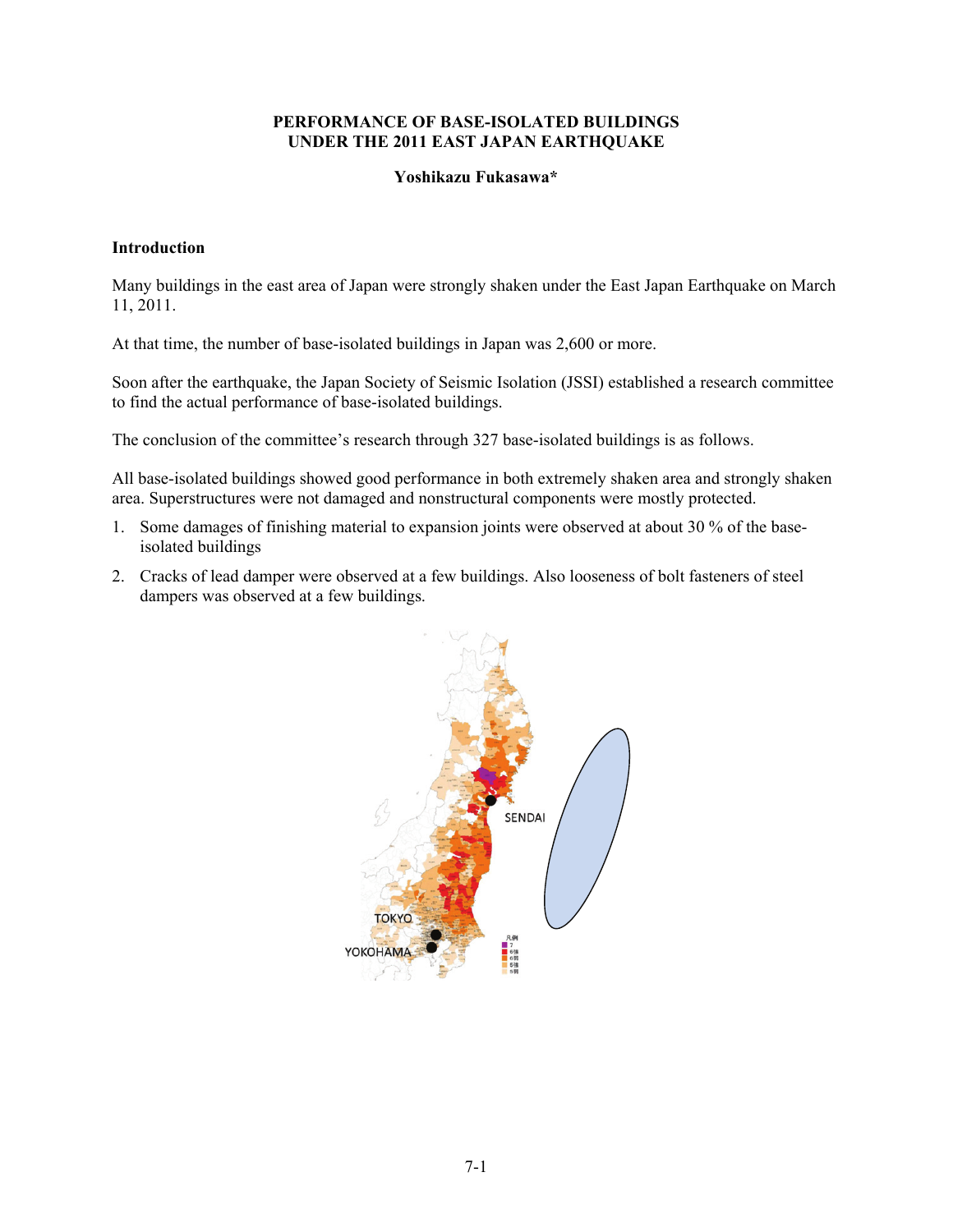## **1. The Behaviors of Two Base-Isolated Buildings**

Earthquake acceleration records were collected from 20 base-isolated buildings. By analyzing them, we recognized that those 20 buildings showed good behaviors of shaking that were reduced effectively. Now we are going to show you two examples.

One is the action of a building built in Yokohama where the earthquake motion was strong (Japanese seismic intensity of 5+).

The other one is the action of a building built in Sendai where the earthquake motion was very strong (Japanese seismic intensity of 6+)

## **1.1 Building A in Yokohama**

Building A is a school which has 7 floors above ground and total floor area is  $18,600m^2$  total floor areas.

The building is made of steelwork and is seismically isolated at the foundation. Isolation devices are high damping rubber bearing and oil dampers.

The maximum values of acceleration at each floor are shown in table 1. Those value show that the horizontal responses both in x and y direction were reduced by base isolation system.

|              | Maximum Acc. (gal) |      |       |  |
|--------------|--------------------|------|-------|--|
| FL.          | X                  | Y    | Z     |  |
| $\mathbf{R}$ | 98.5               | 99.5 | 103.0 |  |
|              | 59.5               | 66.0 |       |  |
|              | 50.8               | 68.2 | 42.3  |  |
|              | 146.6              | 86.6 | 53.9  |  |

| able |  |
|------|--|
|      |  |

We estimated the relative displacement between the base and  $1<sup>st</sup>$  floor by integrating twice the acceleration records. By using this relative displacement and acceleration records, we estimated the restoring force characteristic of the seismic isolation level. The characteristic during 140 to 150 seconds is shown in Fig.1. This figure also shows that the damping system worked effectively. The estimated orbit of this building is shown in Fig.2.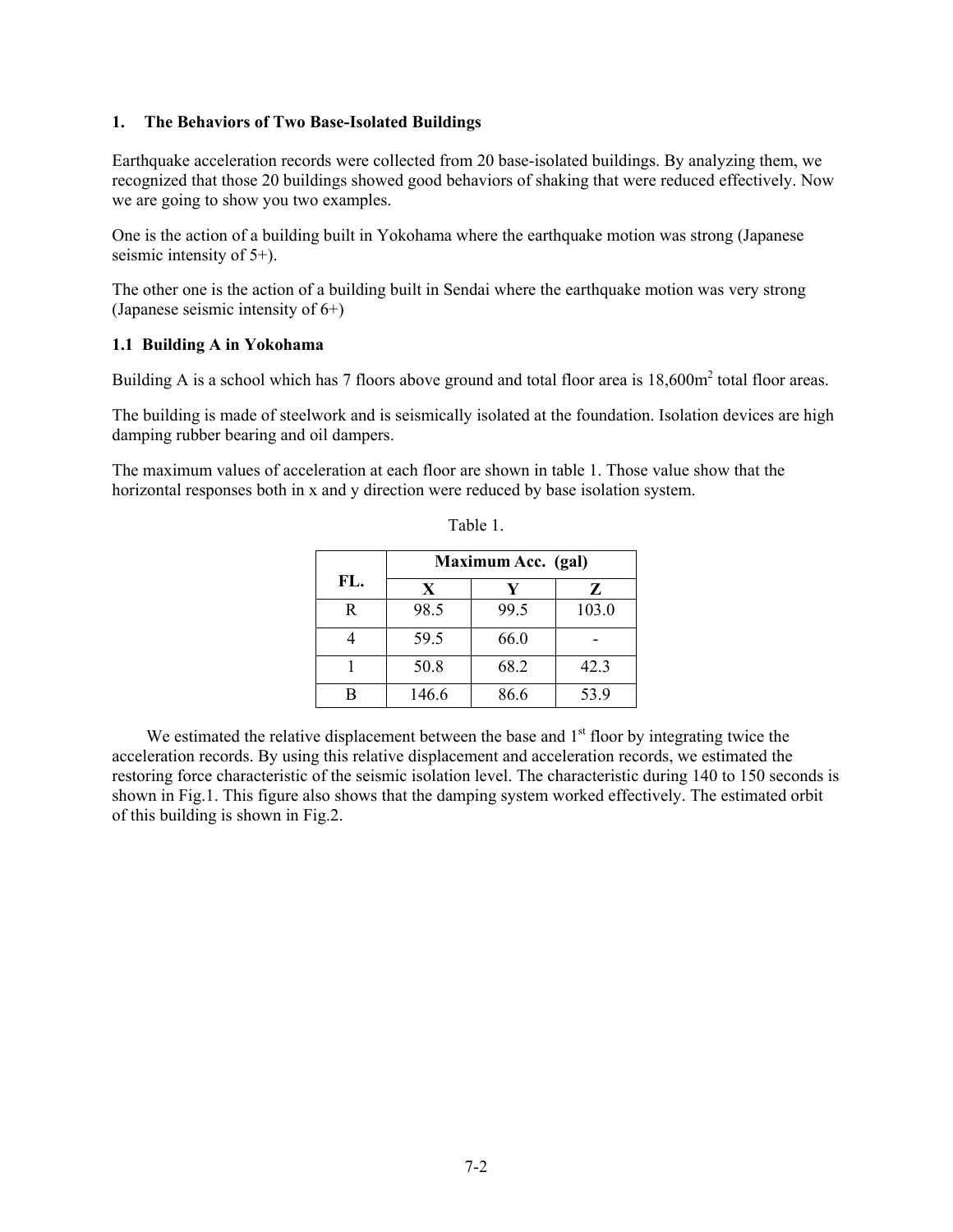

*Figure 1. Restoring Force Characteristic(A)* Figure 2. Isolator orbit(A)

## **1.2 Building B in Sendai**

Building B is an office which has 9 floors above ground and 2 floors below ground and the total floor area is  $18,000m^2$ .

The building is made of steel encased reinforced concrete and is seismically isolated under 1<sup>st</sup> floor. Lead plug rubber bearing and natural rubber bearing are used for the isolation devices for this building.

The maximum values of acceleration at each floor are shown in table 2. Those value show that the horizontal responses in both x and y direction were reduced by base isolation system.

| Table 2. |                    |       |       |  |
|----------|--------------------|-------|-------|--|
|          | Maximum Acc. (gal) |       |       |  |
| FL       | X                  |       | Z     |  |
|          | 169.9              | 141.7 | 524.0 |  |
|          | 143.8              | 120.5 | 373.7 |  |
|          | 250.8              | 289.0 | 2349  |  |

The characteristic during 75 to 100 seconds is shown in Fig.3. This figure also shows that the damping system worked effectively. The estimated orbit of this building is also shown in Fig.4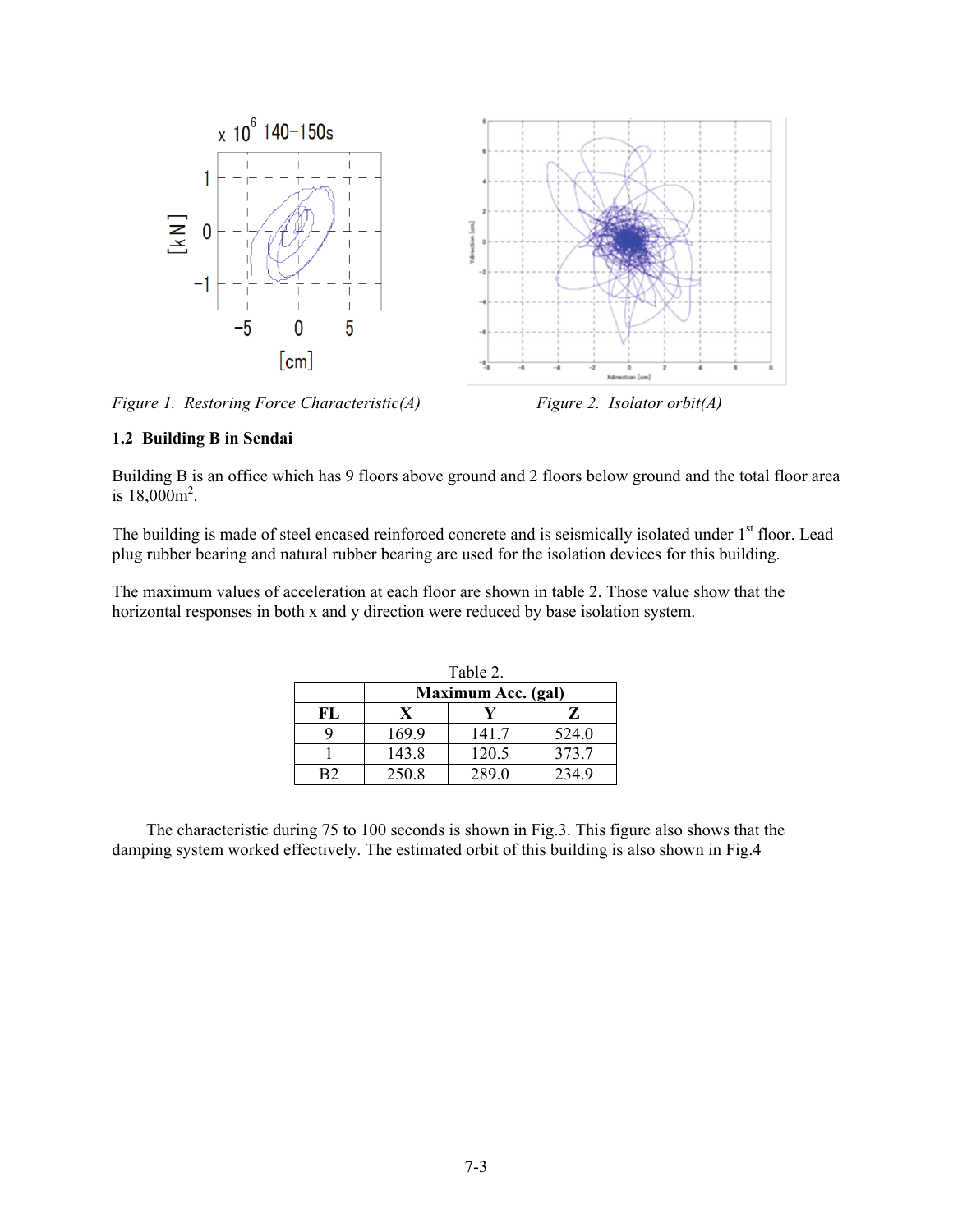



 *Figure 3. Restoring Force Characteristic(B) Figure 4. Isolator orbit(B)* 

# **2. Damages of Finishing Material to the Expansion Joints**

According to the investigation report of 327 base-isolated buildings, damages of finishing material to expansion joints were observed in 30% of the base-isolated buildings.

## **2.1 Causes of Damages**

Base-isolated building is a building which collects earthquake displacement into the isolation level. Therefore, finishing materials which cover the horizontal and vertical clearance at the isolation level have to follow with the motion. If it could not follow with the motion, the finishing material would be destroyed.

The examples of damages during East Japan Earthquake are shown in Fig.3.







Floor Panel to Post Wall Panel Ceiling Panel to Wall Panel

# *Figure 5. Examples of damage*

According to the survey, damages of finishing material to expansion joints were the result of causes listed below.

- 1. Insufficient consideration of dynamic and cyclic behavior.
- 2. Unintended contact with other elements.
- 3. Lack of strength and deformation capacity.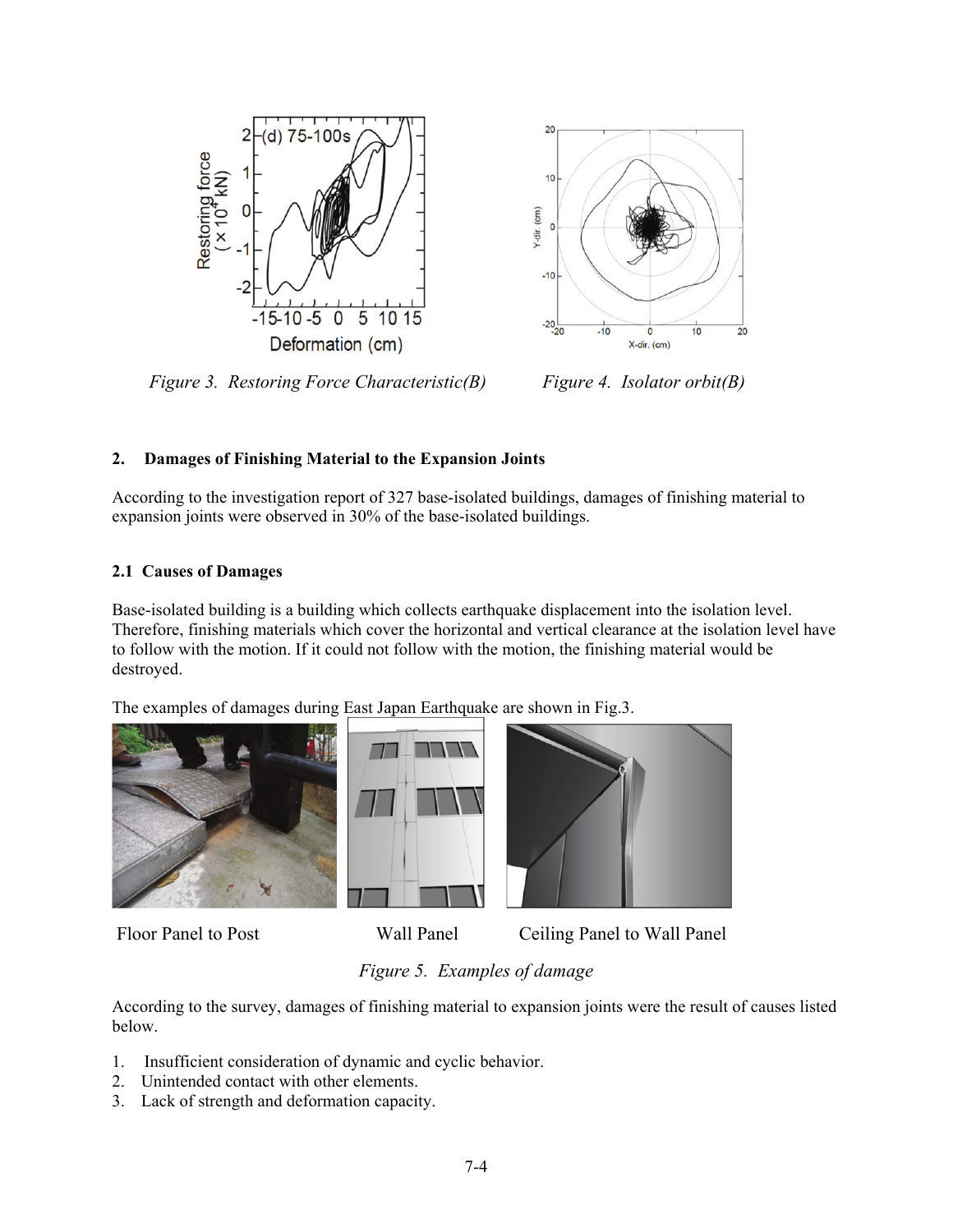- 4. Neglecting unique considerations required for joints during construction.
- 5. Misunderstandings the required deformation capacity to one direction only.

## **2.2 Measures against Damages**

To prevent similar damages at future earthquake, JSSI has developed the recommendations. The recommendations include method of quality control and maintenance management.

The recommendations emphasize the importance of setting up appropriate target performance of finishing material to expansion joints at the design stage and to carry out and maintain the actual performance after construction.

The following items have to be acknowledged before setting up the target performance of finishing material.

- 1. Fatal damage must be prevented.
	- Even if the maximum displacement occurs,
	- 1) People must not be injured.
	- 2) There must not be any serious trouble in the case of refuge or help is needed.
	- 3) Continuous use of building must be possible.
- 2. Allowable damage should be considered and confirmed.

A damage of finishing material to expansion joint may be allowable unless it is not a fatal damage. However, if damage occurs, it has to be repaired, hence cost performance should also be considered. In order to study cost performance, allowable damage in each part has to be set up.

## **3. Damages of Dampers**

According to the investigation most of isolation and damping devices worked well. However some troubles i.e., crack of lead dampers and looseness of bolt fasteners of steel dampers were observed.

## **3.1 Crack of Lead Dampers**

Some cracked lead dampers were found in Sendai and Yokohama. Examples are shown in Fig.6.





(cracked depth) 30mm (cracked depth) 7mm.